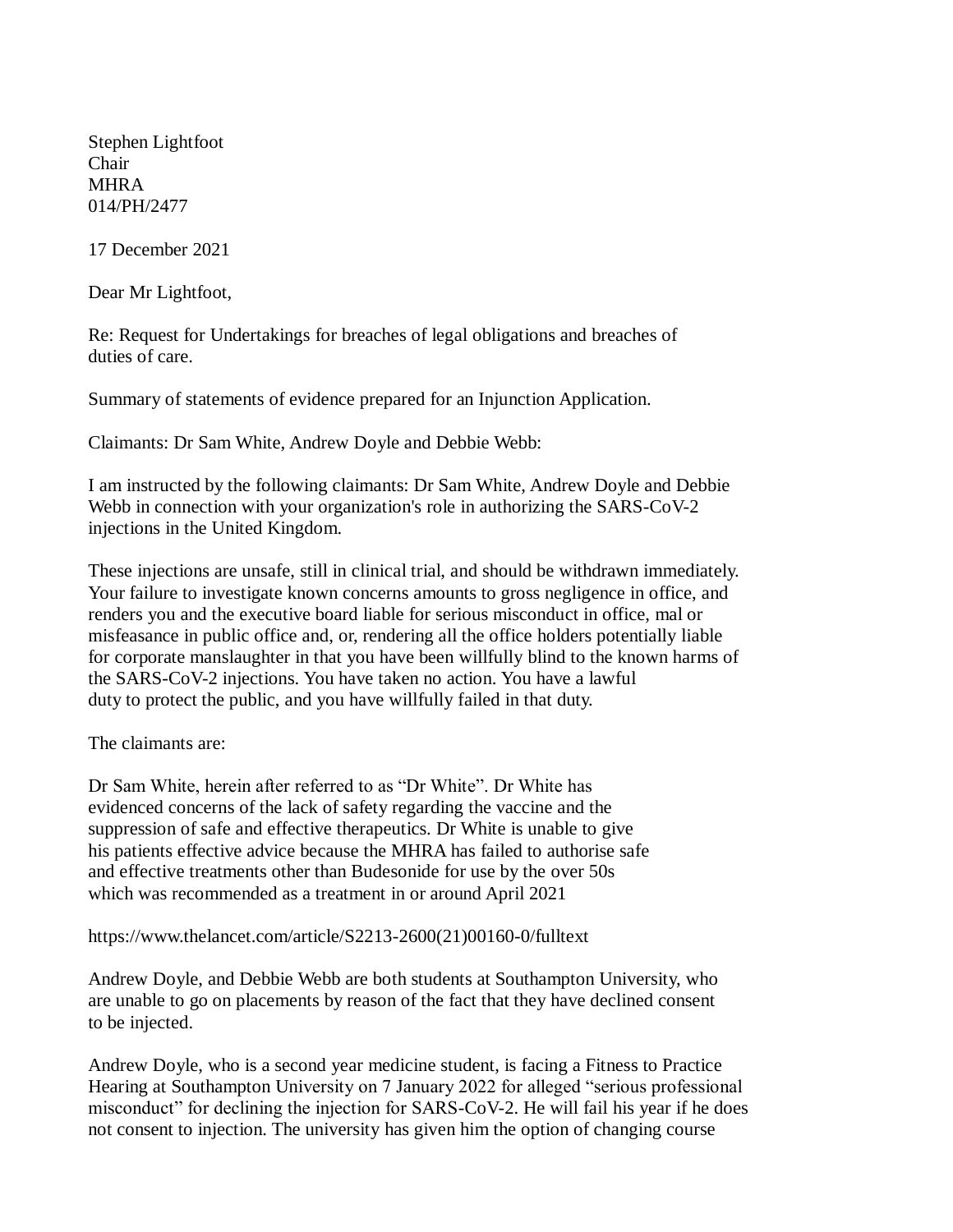and vocation.

All the claimants are owed a duty of care by you not to misconduct yourself in office.

All the claimants are owed a duty of care by you to act on concerns raised.

All the claimants are owed a duty of care by you to ensure safe and effective medicines are authorised.

All the claimants are owed a duty of care by you to suspend authorisation of the SARS-CoV-2 injections and their clinical trials on evidence of material risk.

By failing in your duty of care you have committed a tort.

All of the claimants have suffered, and are about to suffer, immediate losses as a consequence of your tortious acts.

Damages are an inadequate remedy for loss of the ability to give patients a full range of options on therapeutics.

Damages are an inadequate remedy for the loss of a vocation and career in medicine, and in Ms Webb's case a career and vocation in podiatry.

You are in breach of your duty as you have knowingly omitted to take action to avoid the preventable, and avoidable harms of SARS-CoV-2 injections.

The known facts of the SARS-CoV-2 injections are as follows:

1. According to expert evidence relied on by the claimants the US data shows that the SARS-CoV-2 injections are 91 times deadlier than a flu injection.

2. According to expert evidence relied on by the claimants 10 batches of Pfizer SARS-CoV-2 injections are responsible for over 7% of all Vaccine Adverse Event Reporting System [VAERS] reported deaths.

3. According to expert evidence relied on by the claimants the true level of adverse events for SARS-CoV-2 injections is likely 11 times higher than that reported by the MHRA.

4. According to expert evidence relied on by the claimants nine months is insufficient time to obtain approval of a regulated injection, such injections usually take twelve years from proof of concept to use. The same expert concludes that the Conditional Marketing Authorisation (CMA) used by MHRA to approve SARS-CoV-2 vaccines in the UK does not sufficiently protect patients from harm, or even death. i Furthermore, multiples of injections, covering a large percentage of the UK population is still ongoing and the risk could involve thousands if not millions of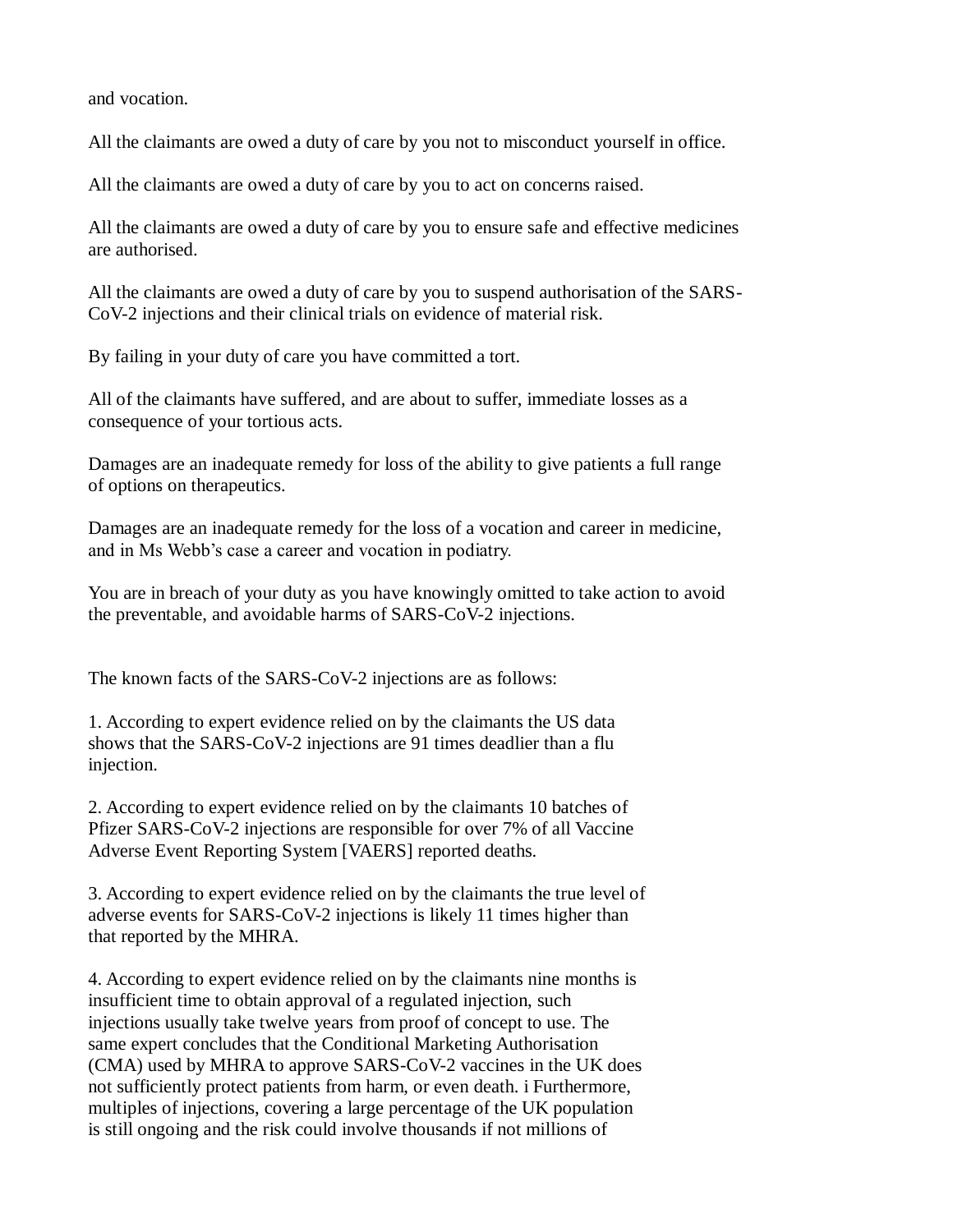people.

5. According to expert evidence relied on by the claimants there is an abundant evidence base to support the approval of Ivermectin in early treatment protocols as set out in expert witness Doctor Peter McCullough's, Doctor Pierre Kory and Doctor Tess Lawrie's witness statement.

6. According to expert evidence relied on the excess deaths in young males are more likely than not to be vaccine induced.

7. According to expert evidence relied on the PCR tests were approved by the WHO in reliance on an academic paper written by Professor Drosten 3which was peer reviewed and found to be academic fraud. The WHO is itself in receipt of substantial funding by the Gates' Foundation.

I note the following:

a. The normal number of fatal adverse vaccine reports on Yellow Cards is 20, so 1,822 for Covid vaccines for 51 weeks is sufficient to show avoidable harm, given the known and agreed issue of under-reporting of adverse events..

b. The MHRA has an estimate that actual reports are made at the rate of 10%.It is estimated that only 10% of serious reactions and between 2 and 4% of non-serious reactions are reported. Under-reporting coupled with a decline in reporting makes it especially important to report all suspicions of adverse drug reactions to the Yellow Card Scheme.

c. The MHRA has not published any FOI replies to the internet since the end of June (several hundred are now pending). This is an egregious breach of your legal duty to provide accurate and up to date data on safety.

d. The MHRA's statement from the weekly bulletin acknowledges that the three injections in use have quite different profiles in relation to inflammatory heart disease.

*Based on reports of suspected ADRs in the UK, the overall reporting rate across all age groups for suspected myocarditis (including viral myocarditis), after both first and second dose, is 10 reports per million doses of COVID-19 Pfizer/BioNTech Vaccine and for suspected pericarditis (including viral pericarditis and infective pericarditis) the overall reporting rate is 8 reports per million doses. For COVID-19 Vaccine Moderna, the overall reporting rate for suspected myocarditis is 38 per million doses and for suspected pericarditis is 22 per million*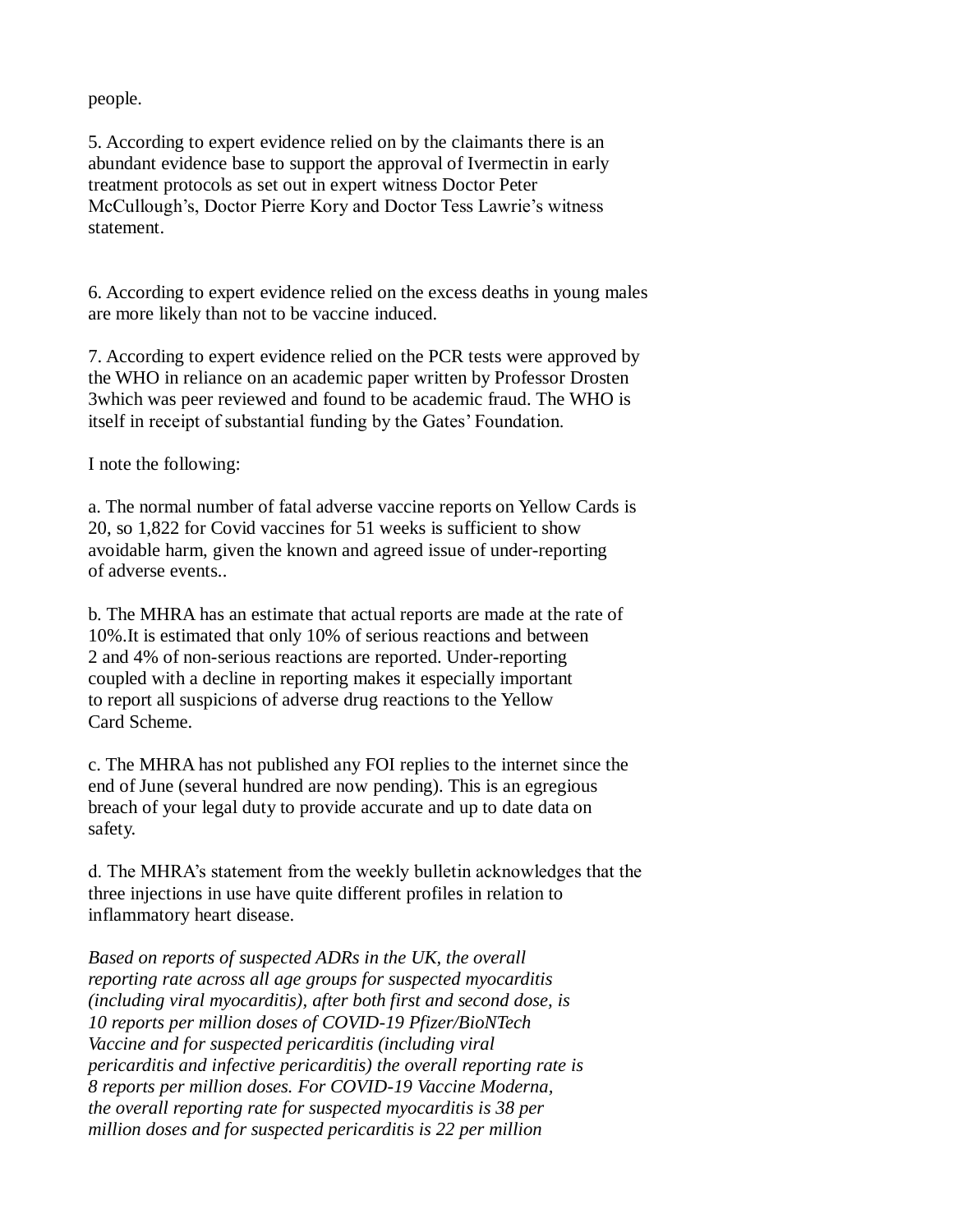*4doses. For COVID-19 Vaccine AstraZeneca the overall reporting rate for suspected myocarditis (including viral myocarditis and infectious myocarditis) is 3 per million doses and for suspected pericarditis (including viral pericarditis) is 4 per million doses. It should be noted that more than one event can be included in each report.*

I write to you to request that you will confirm in writing on or before 24 December 2021 that you undertake to do the following:

1. Stop all clinical trials of the SARS-CoV-2 injections immediately.

2. Suspend the conditional marketing authorisation [CMA] for all SARS-CoV-2 injections.

3. Suspend June Raine MBE from her post and require her to disclose all her direct and indirect financial interests in all of the products she is regulating.

4. During the suspension of the CMA require all CMA holders for SARS-CoV-2 injections to disclose the following:

a. The isolated SARS-CoV-2 purified virus sample for independent analysis with gold standards chain of custody of the evidence.

b. All safety and efficacy raw data from the start of the clinical trials to present.

c. Disclose any bio-distribution studies undertaken.

d. Publish all the ingredients of the injections.

e. Have the ingredients checked by independent researchers for toxicity with criminal standards of evidence gathering regarding chain of custody of the evidence.

5. Suspend the CMA for LFT and PCR tests.

6. During the CMA suspension authorise the use of Ivermectin and other protocols shown to be safe and effective for SARS-CoV-2.

7. Take steps to bring to the attention of NICE and all NHS Trusts concerns over any treatment protocols involving the use of Remdesivir and Midazolam in treating UK patients for SARS-CoV-2.

Should you fail to give an undertaking on the above terms in writing, I am instructed to apply to the High Court to obtain an injunction to order you to do so. Such an 5undertaking should be in writing to arrive at my offices within 7 days of the date of this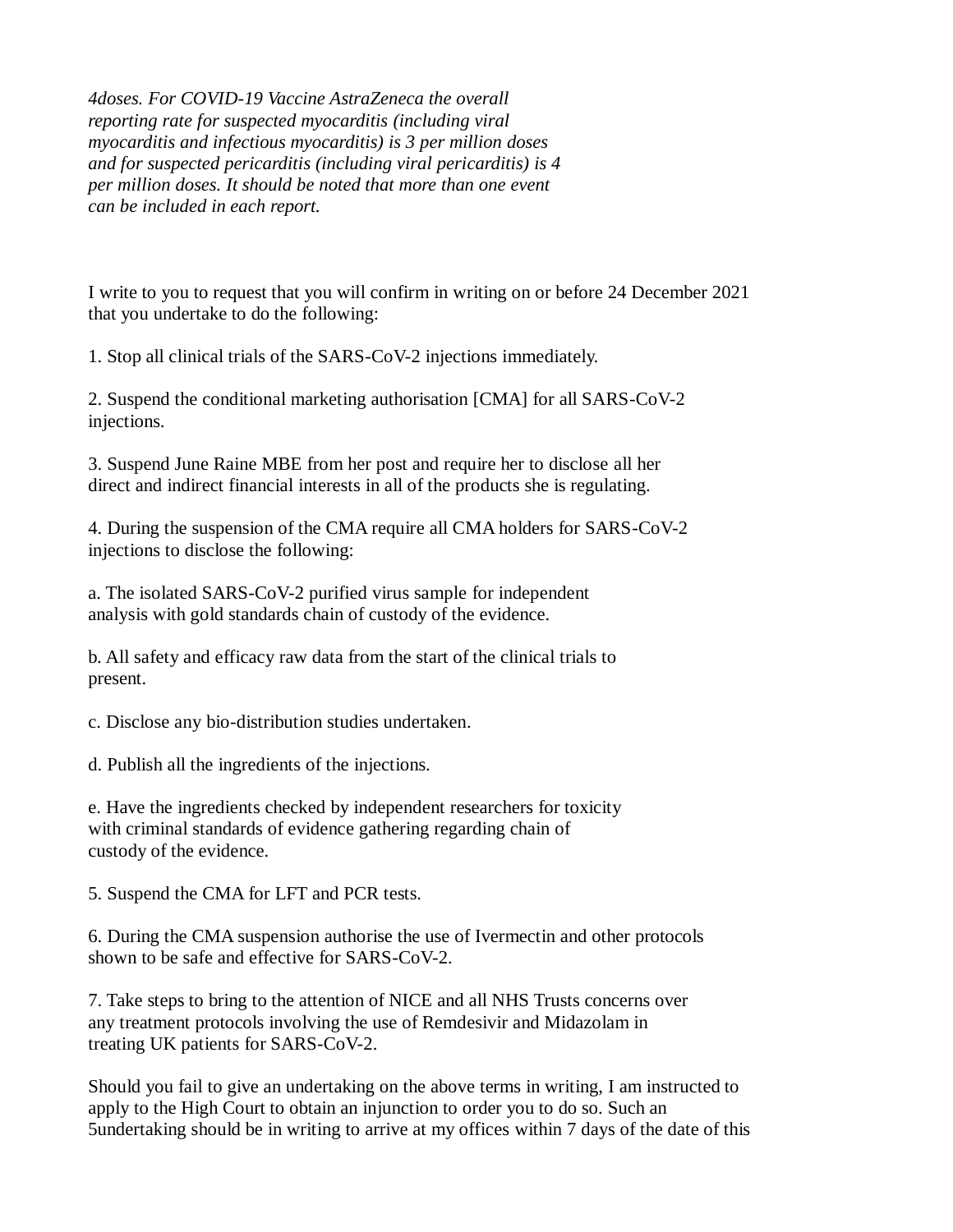letter. Such an undertaking should also be announced at a special Christmas evening television broadcast by you as Chair of the MHRA, accompanied by an announcement published on your website and press-released to all media.

The legal basis for this request for an undertaking and any application to the High Court is straightforward.

1. The Chief Executive Officer, June Raine, holds public office.

2. As CEO of the MHRA she commands a substantial salary package of £250,000.00 per annum.

3. The public office she holds requires the MHRA to intervene where material risks of a regulated product are present and investigation is warranted.

4. The public expects the CEO to address concerns notified to her by the public and take immediate action.

5. All the SARS-CoV-2 injections are still in clinical trial under the Clinical Trial Regulations 2002.

6. It is gross misconduct not to bring to the board's attention and/or take action on concerns on safety and efficacy of the SARS-CoV-2 injections notified by the public to the MHRA.

7. You may be liable for corporate manslaughter and/or other criminal offences for omitting to rectify concerns when they were brought to your attention.

8. It is gross misconduct not to take any action when those concerns are brought to MHRA's attention.

9. Ms Raine misconducts herself in public office as she has failed to take any action when she is on notice that preventable harm is occurring. She has been on notice throughout 2021. One such example is concern over SARS-CoV-2 injection induced deaths of unborn children brought to her organisation's attention in August 2021. We note subsequent reports of increases in still births in Scotland 3 .

https://assets.publishing.service.gov.uk/government/uploads/system/uploads/attachment\_dat a/file/949131/Pharmacovigilance how the MHRA monitors the safety of medicines.pdf

https://www.heraldscotland.com/news/19726487.investigation-launched-abnormal-spikenewborn-baby-deaths-scotland/

10. The MHRA and Ms Raine's legal duty is to apply the precautionary principle and investigate and prevent any avoidable harm.

11. Under her contract of employment Ms Raine is required to take immediate steps to rectify any situation that is brought to her attention that causes harm.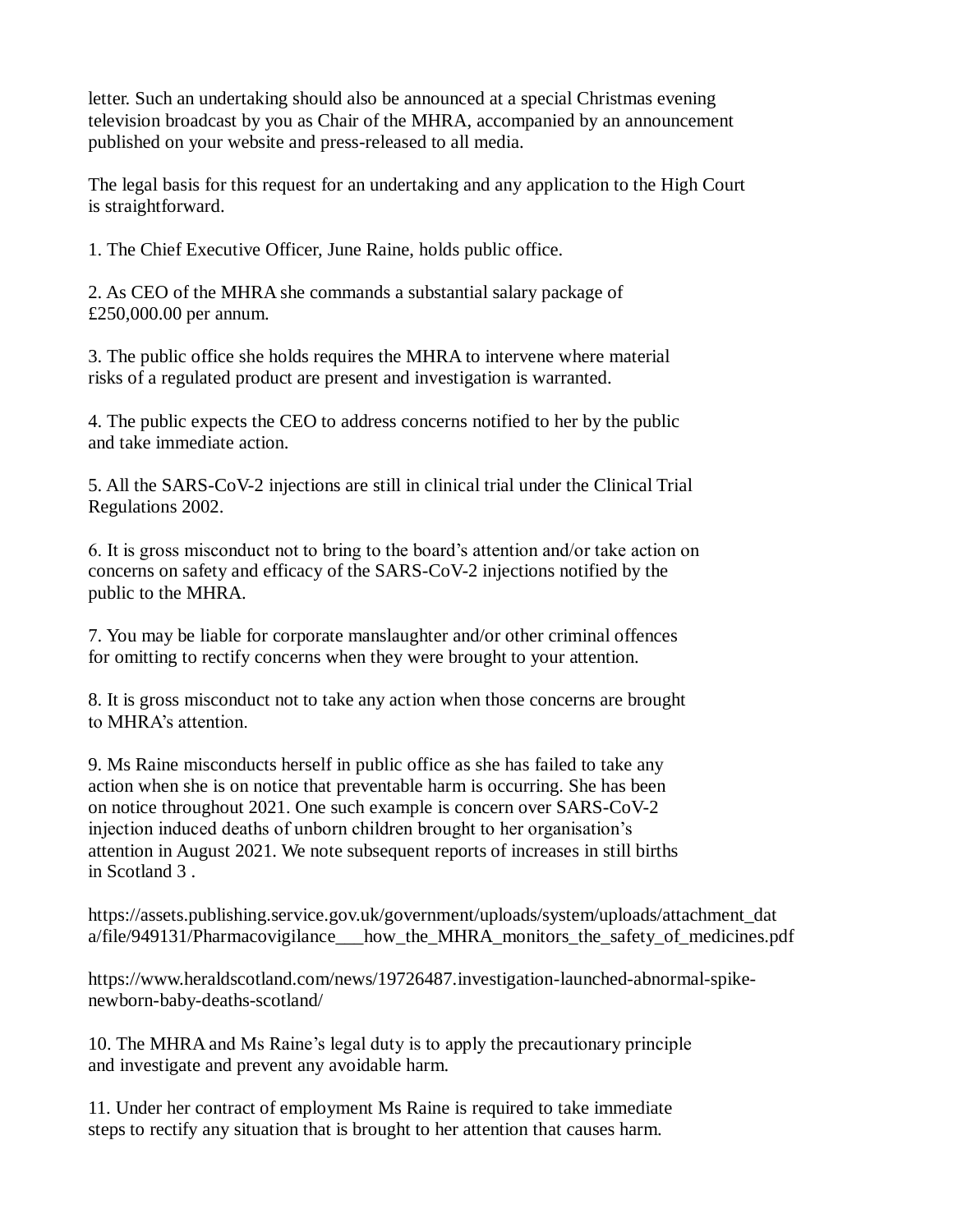12. A failure to act on information of avoidable harms amounts to gross negligence.

13. Throughout 2021 June Raine has been notified of serious concerns involving regulated products and has taken no action.

14. A gross dereliction of duty amounts to gross negligence which is a form of gross misconduct.

15. Adesokan v Sainsburys Supermarkets Limited in the Court of Appeal is clear on the duties of senior personnel to avoid harm and loss when brought to their attention via email or other media.

16. Misconduct in public office and or gross negligence in public office amounts to a tort as well as potentially a criminal offence, and a Police report will be made on 20 December 2021.

17. The particulars of the gross negligence and or misconduct in public office are: a. June Raine and/or the MHRA "conditional market authorised" SARS-CoV-2 injections without:

i. Seeing evidence of an isolated virus,

ii. Without doing a proper consideration of safe and effective treatments which could be re-purposed such as Ivermectin.

*Ivermectin used with great success by Doctor Peter McCullough, world renowned physician and world leader in the practice of evidence based medicine and standards of clinical and academic research excellence. His brilliance at communicating the truth makes him a historic and heroic figure and an unimpeachable witness of truth.*

iii. Critically examining the raw safety and efficacy and quality Chemistry, Manufacturing and Controls (CMC) data.

iv. Considering whether the use of PCR tests or equivalent Nucleic Acid Amplification Test [NAAT] to determine who participated on

Regina v Dytham CACD ([1979] 1 QBD 722, (1979) 69 Crim App R 722) <https://www.bailii.org/ew/cases/EWCA/Civ/2017/22.html>

*the clinical trial was appropriate and reliable. Failing to take and action following publication of the Corman Drosten review which described the Drosten paper and subsequent use of PCR tests as academic fraud. We have expert witness evidence from Doctor Lidya Angelova, one of the authors of the review. It should be noted that the Portuguese Court of Appeal, in upholding the fundamental human rights of their citizens, found the use of PCR tests without a Doctor overseeing the process was and is unlawful as causing harm and breaching human*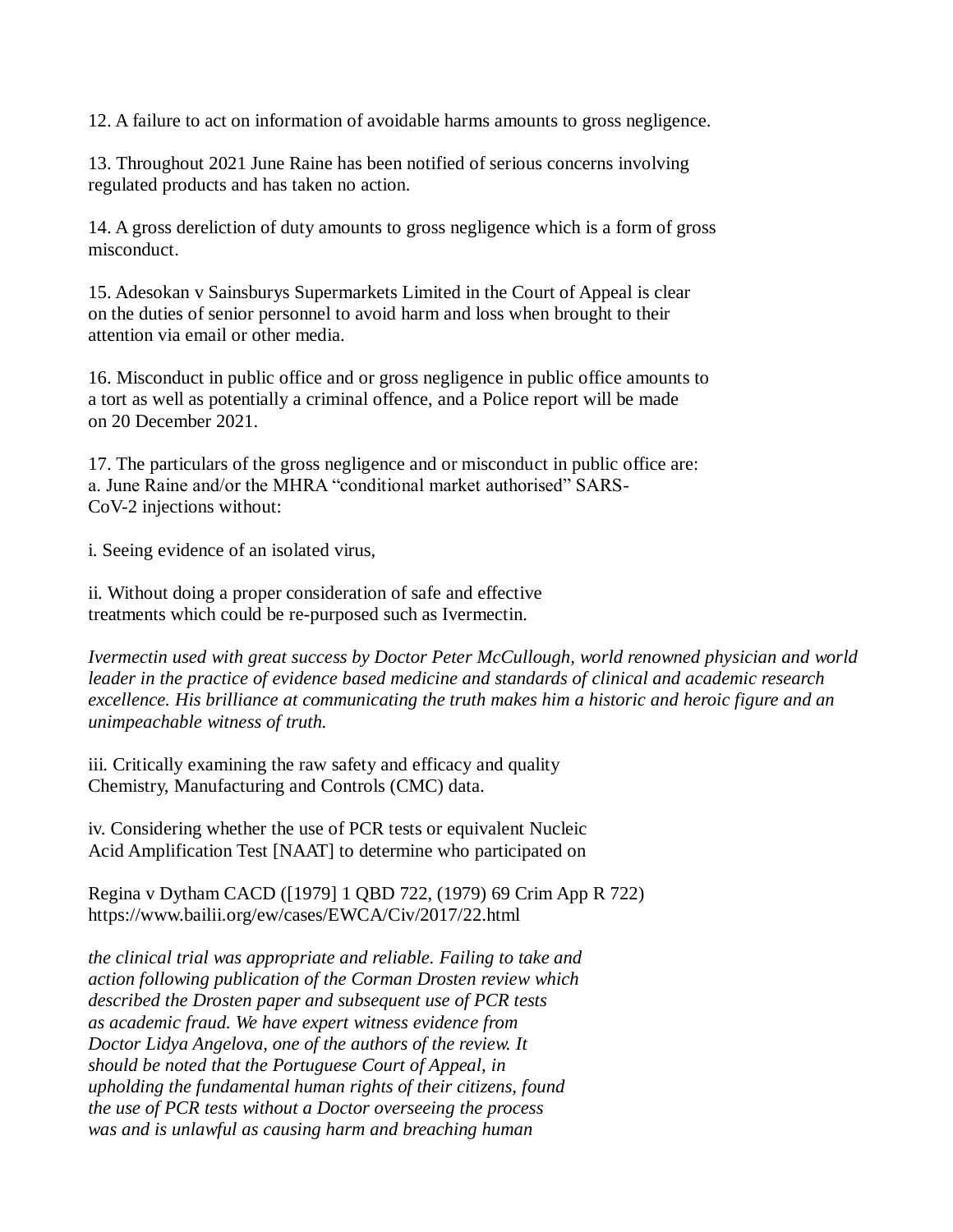## *rights.*

v. Failing to rigorously examine the toxicity tests supplied with CMA authorisation documents for all of the ingredients of the injections.

vi. Failing to publish to the public a full list of ingredients. Without information on the constituent components and or ingredients of the injections means patients do not have sufficient information on which to give informed consent. A Doctor's Hippocratic Oath includes doing no harm and not administering toxins. This point has been made by Doctor Stephen Frost. Doctor Stephen Frost also observes that post-mortems and inquests have reduced as a result of the Coronavirus Act becoming law in 2020. The rules on certifying death certificates were eased meaning certifying Doctors may have had limited knowledge of the deceased and or were relying on the results of a PCR test without further diagnosis. The increase in cremations has meant post-mortems and evidence and knowledge from pathological samples has also decreased. Mr John O'Looney, undertaker, has written to the Chief Coroner requesting that full inquests and postmortems are immediately resumed as he has observed an increased number of deaths amongst young, previously fit and healthy, young men. We note Dr Clare Craig's expert opinion on this point. We also observe in passing the number of elite, professional athletes who have had recent publicised heart issues. Humans have an inalienable right to life and inalienable rights to bodily integrity and autonomy.

8b. Ms Raine and/or the MHRA did not suspend the clinical trials and or CMA when the following avoidable harms from the CMA SARS-CoV-2 injections were brought to her attention:

i. Death.

ii. Serious injury including myocarditis.

iii. Vaccine induced deaths of babies in utero.

iv. Issues with the clinical trial data were raised by a whistle blower on 2 November 2021 from a Clinical Research Organisation.

v. Issues with batches were known from March 2021 7 and a failure to act later caused disproportionate harms.

vi. Awareness that other jurisdictions had withdrawn authorisation of the SARS-CoV-2 injections from the market for some, if not all cohorts.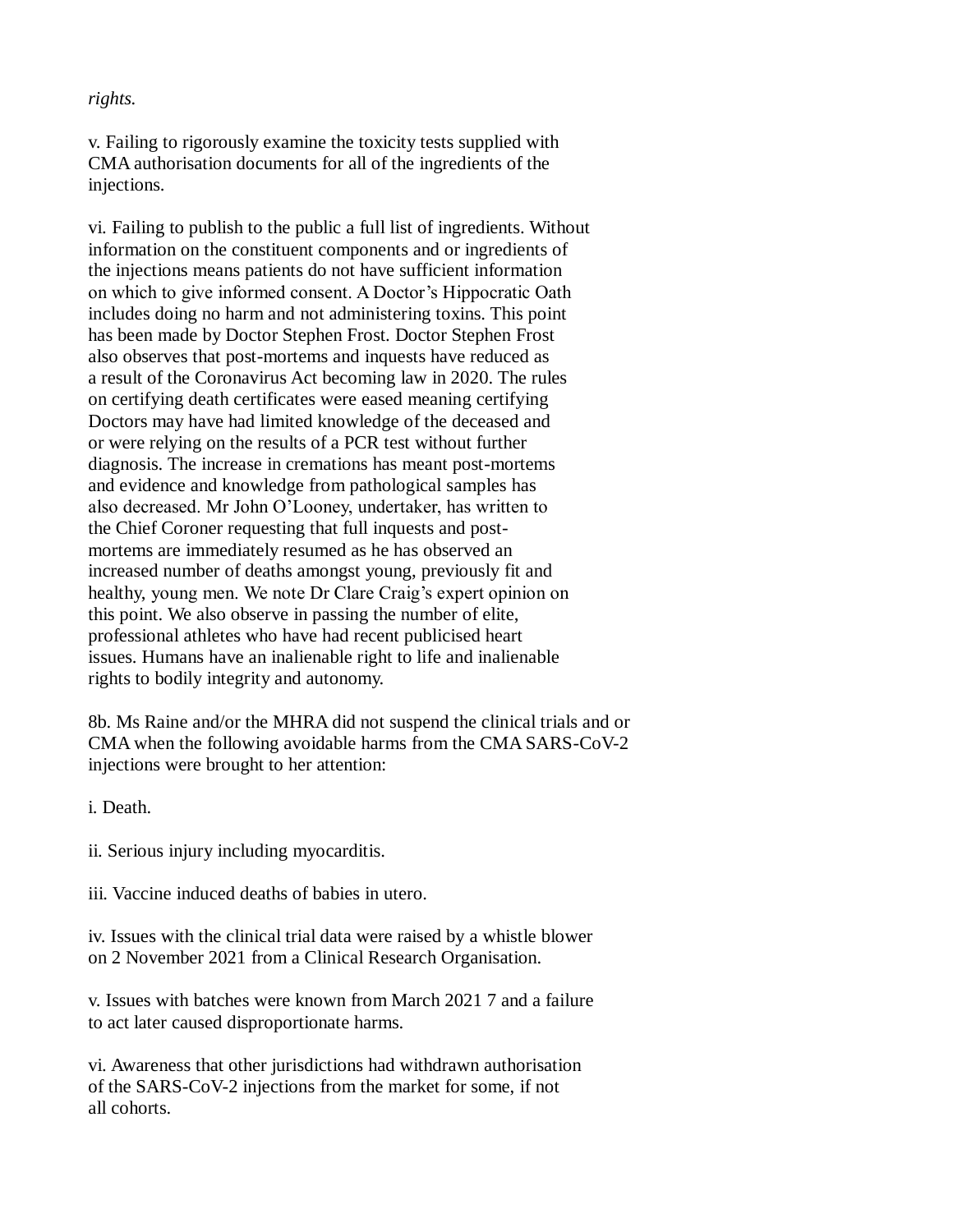c. Ms Raine and or the MHRA continued with CMA of SARS-CoV-2 injections when she was aware of:

i. Safe and effective alternatives.

ii. The avoidable harms referred to at 2 (b).

d. Ms Raine and/or the MHRA gave CMA to PCR and LFT tests despite:

i. The known unreliability of the tests.

ii. The finding of the Corman Drosten review that found the paper to support the use of PCR tests was academic fraud, implicating the WHO and leading politicians.

iii. A court in Portugal in December 2020 finding the tests unlawful and in breach of human rights when used without a clinical diagnosis.

iv. Other jurisdictions withdrawing the products from market as unsafe and ineffective.

e. Failing to refer the following to NICE and or other regulators for investigation despite being aware of known issues in the treatment of SARS-CoV-2 with:

i. Remdesivir.

ii. Midazolam. https://www.bmj.com/content/375/bmj.n2635 https://www.independent.co.uk/news/science/covid-pfizer-vaccine-doses-uk-latestb1815398.html

18. The claimants are suffering loss as a result of Ms Raine's torts and her failure to prevent avoidable harms of loss including injury or death. Their statements detail the loss.

19. Dr White is suffering the loss of being unable to prescribe alternative safe and effective medicines which puts Dr White's patients at risk. Dr White has had his human rights curtailed as an individual who has not been injected. It should be noted that Dr White was subject to conditions imposed on his practice following an investigation conducted by the GMC. The High Court found the conditions unlawful, in breach of Dr White's human rights. Part of the alleged disinformation which was key to the GMC's investigation was the point made by Dr White that non-clinical masks in non-clinical settings are more than likely to cause harm. Dr White saw no robust evidence to support the policy adopted. Nor could Dr White see any benign motive for the government making face coverings a requirement unless one had a reasonable excuse when no evidence existed for face coverings making any material difference to infection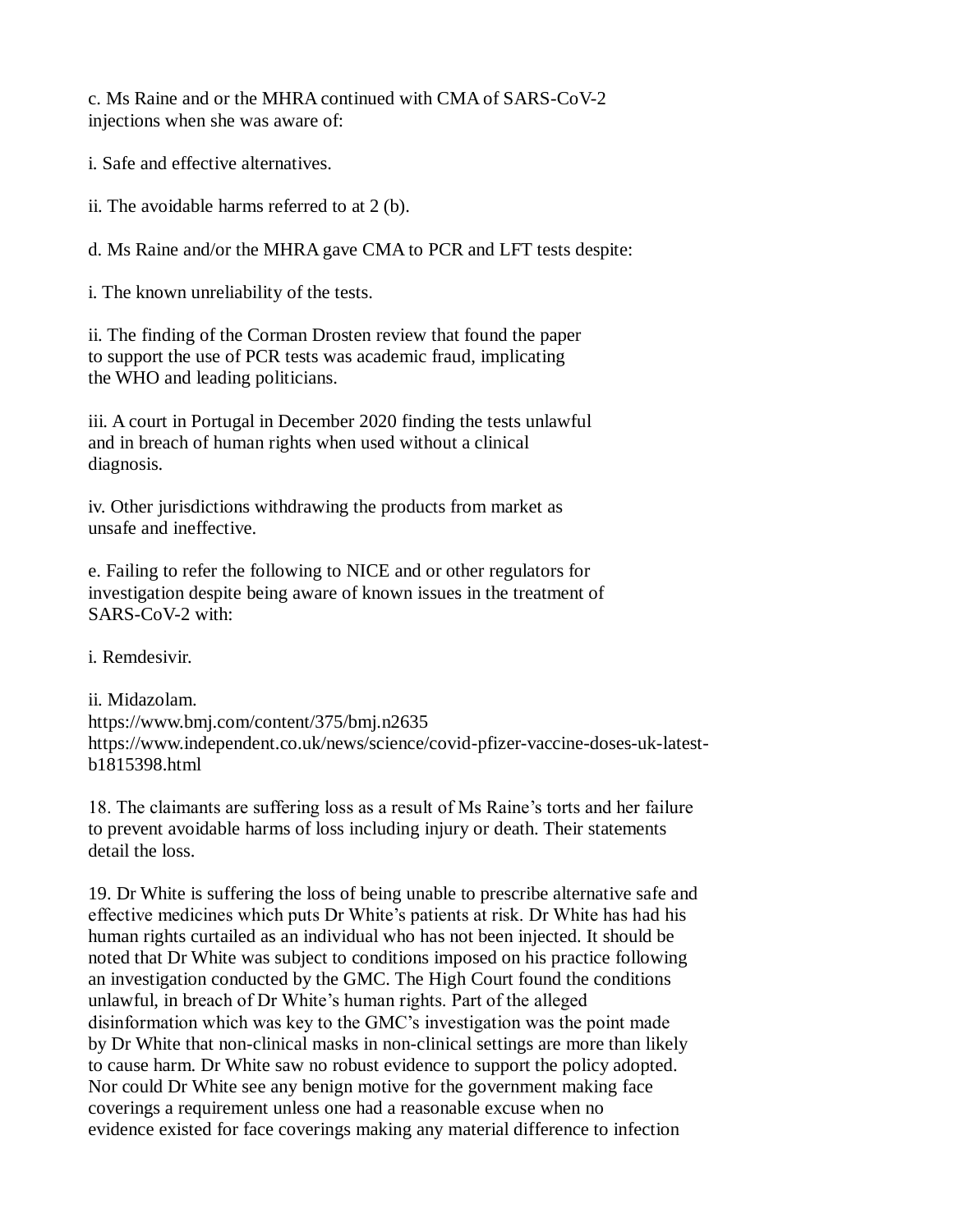rates. Dr White noted the harms face coverings caused, the lack of safety data for the gene therapy injections and the ability of those injections to manipulate DNA and urged the use of the precautionary principle. These evidence based statements earnt Dr White a suspension from the NHS and investigation and prosecution by the GMC with Dr White banned from speaking on social media about the pandemic. Dr White applauds the judgement of HHJ Dove upholding Doctor White's human rights. Dr White deplores the conduct of the GMC who sought to pay no regard to patient safety and too much regard for political policy which may have been influenced by commercial interests, or worse charitable interests funded by businessmen who made system bugs a feature of their business model. Dr White was cancelled by social media for holding evidence based concerns about patient safety. For example we understand that neither the Cabinet Office or the HSE hold any risk assessments for face coverings. Dr White had censorship imposed by the GMC, his regulator, who have responsibility for regulating Doctors in accordance with their lawful duty to protect patients from unsafe Doctors. Dr White was silenced for pointing out that there was clinical data to support the use of safe and effective therapeutics for early treatment of symptoms associated with SARS-CoV2. Dr White now faces discrimination for withholding consent from one of the CMA authorised 10injections, the injections that carry a material risk of death or serious injury. Dr White faces discrimination for the HMRA's unconscionable failure to authorise Ivermectin and Zinc as shown to be safe and effective by Doctor Tess Lawrie, a champion of independent scientific research and evidence based medicine and as detailed extensively in Doctor Peter McCullough's witness statement. The unlawful suppression of safe and effective alternatives to injections was a point Dr White made in his letter dated 2 July 2021 blowing the whistle on alleged criminal conduct by those leading the pandemic response, including Boris Johnson. One of the allegations made was that commercial interests were likely to be influencing public health policy and the interests of big business are not always aligned with the health interests of the public. The MHRA are paid to keep the public safe from harmful medicines. Damages are an inadequate remedy in the circumstances.

20. The other claimants are at the point of being asked to leave their clinical courses at Southampton University because they are unvaccinated. Medical student Andrew Doyle has been told by his university Southampton University that he will fail his course if he does not agree to take a SARS-CoV-2 injection which is still in clinical trial. Mr Doyle is up before a Fitness to Practice Hearing for Serious Professional Misconduct on 7 January 2022 for refusing to be injected. Podiatry student, Debbie Webb, has not been given clinical placements to enable her to pass her course. We note, in passing, Southampton University's links with the Gates Foundation.

21. Damages are an inadequate remedy for all the claimants.

22. Other potential claimants from the dental profession and the NHS have asked to be joined to this action. Their statements are being prepared and attest to individuals losing a hard earnt career and being forced out of a vocation and profession for upholding their fundamental human right to decline an injection,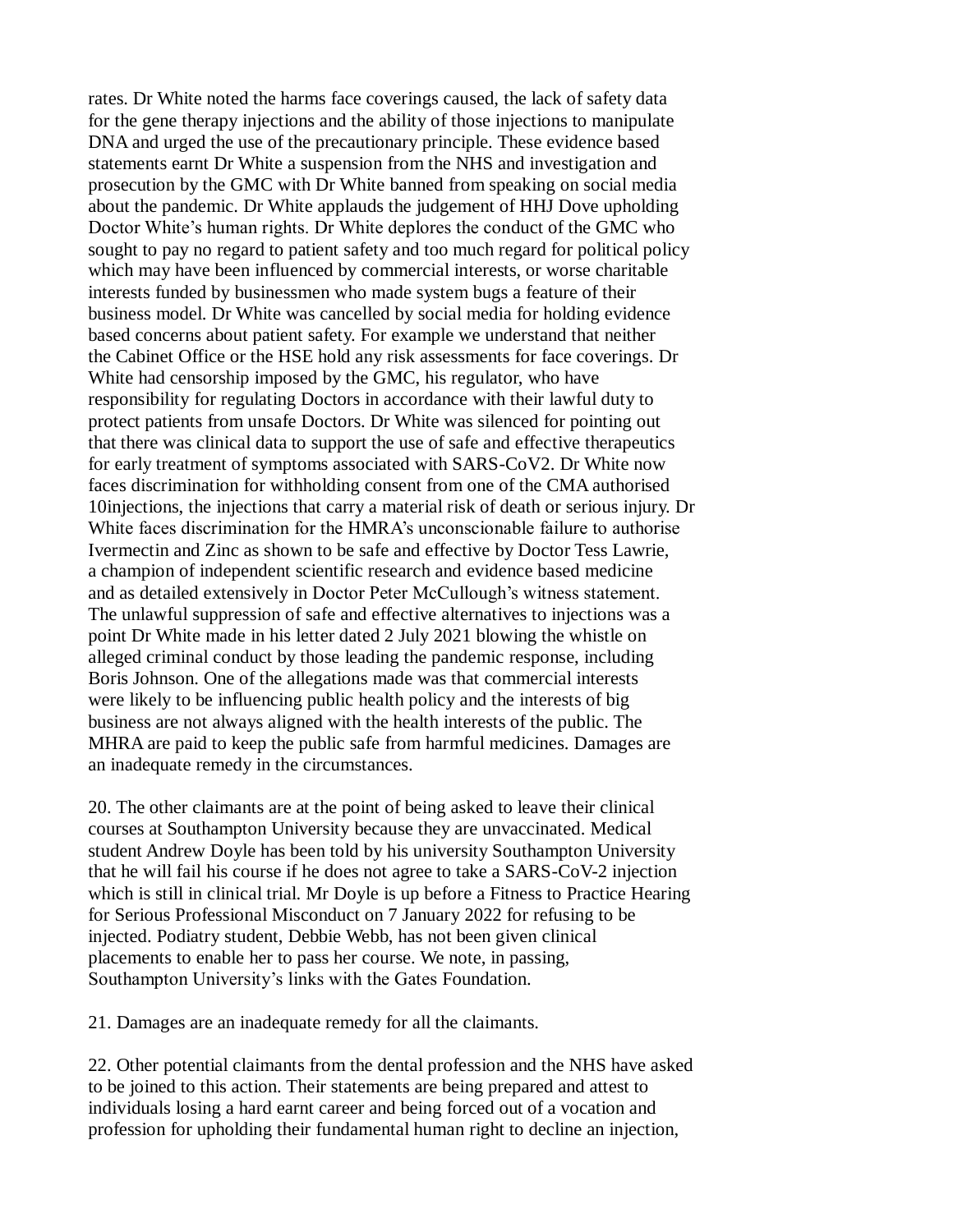an injection authorised by your organisation despite the known harms and material risks. No individual should have to run the material risk of death or serious injury from an injection authorised by you where safer and more effective treatments are available.

<https://www.gatesfoundation.org/about/committed-grants/2020/04/inv016631>

23. Should an injunction be granted, a group litigation order will be sought from the court to accommodate the substantial number of individuals suffering losses as a result of the breaches of your legal obligations.

The statements which support this request and a court application are as follows:

1. Statement from principal claimant Dr White detailing the existence of safe and effective therapeutics including the immune system. Dr White's statement refers to his historic high court judgment lifting the restrictions imposed on his social media use. One of the points made by Doctor White is the potential for grant and sponsorship money to conflict with public health. There is clear evidence that scientific output has been tailored to meet what sponsors or governments want from the science. There is evidence that the science relied on has had errors in either the assumptions on which the computer models were based or inherent unreliability of the PCR tests used as a key data input. Data from PCR tests should only be relied on if accompanied by a clinical diagnosis. Any policy based on data drawn from PCR test data alone has been found to be unlawful by the Portuguese Appeal courts and in breach of their citizen's human rights.

2. Statements from claimants Andrew Doyle and Debbie Webb detailing the pressure they are under from Southampton University to take the injection or lose their university place and or vocation or career.

3. Expert statement for Professor Sucharit Bhakdi detailing the harms of the SARS-CoV-2 injections. In particular Professor Bhakdi states with great clarity the design of the SARS-CoV-2 injections are such that they cannot work and cause harm.

4. Expert statement from Professor Dr Arne Burkehardt, a pathologist, which details findings from the post mortems of 15 deceased but injected. The statement reads:

...Histopathological findings of similar nature were detected in organs of 14 of the 15 deceased. Most frequently afflicted were the heart (14 of 15 cases) and the lung (13 of 15 cases). Pathologic alterations were furthermore observed in the liver (2 cases), thyroid gland (Hashimoto`s Thyroiditis, 2 cases), salivary glands (Sjögren`s Syndrome; 2 cases) and brain (2 cases).

128. A number of salient aspects dominated in all affected tissues of all cases:

• inflammatory events in small blood vessels (endothelitis),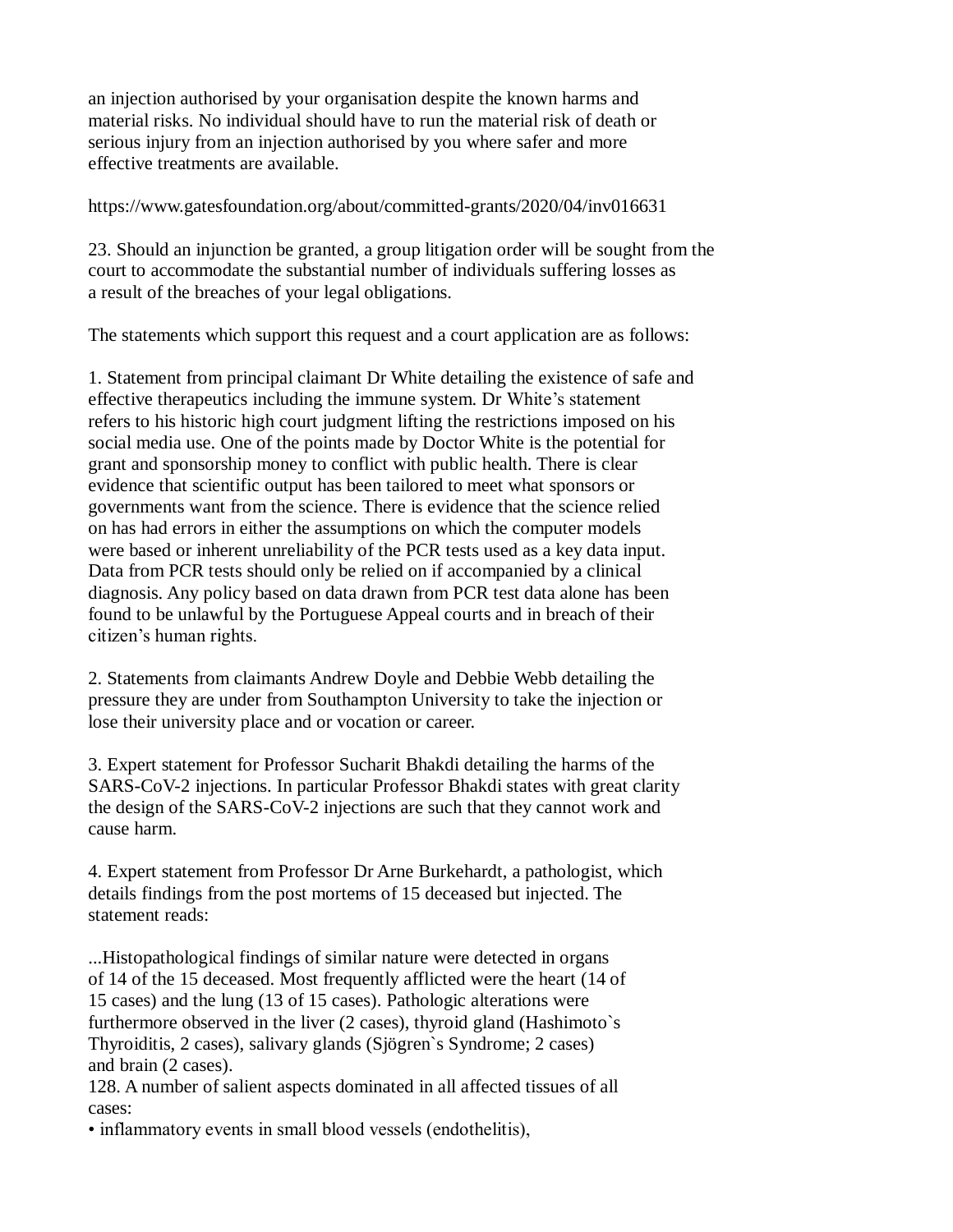characterized by an abundance of T-lymphocytes and sequestered, dead endothelial cells within the vessel lumen;

• the extensive perivascular accumulation of T-lymphocytes;

• a massive lymphocytic infiltration of surrounding non-lymphatic organs or

tissue with T-lymphocytes,

9. Lymphocytic infiltration was occasionally with signs of intense lymphocytic activation and follicle formation. If present, this was regularly accompanied by tissue destruction (9 cases).

10. This combination of multifocal, T-lymphocyte dominated pathology that clearly reflects the process of immunological self-attack is without precedent. Because vaccination was the single common denominator between all cases, there can be no doubt that it was the trigger of selfdestruction in these deceased individuals.

Expert statement from Dr Pierre Kory detailing the safe and effective clinical use of Ivermectin as well as alleged corruption of Liverpool University and or Professor Hill regarding their failure to recommend Ivermectin. Professor Hill is alleged to have agreed in a video call with Doctor Tess Lawrie that it would be difficult for Professor Hill to recommend Ivermectin as his employer and department were in receipt of funding from the Gates Foundation. A common link between the foundation and Moderna, one of the SARS-CoV-2 injections CMA injections approved by your organisation. We also observe in passing that the MHRA was itself in receipt of Gates' money. Money which can be shown to influence the academic output of Professor Hill who put the commercial pressures applied by his sponsors above what the evidence suggested was the safe and effective alternative. Dr Lawrie is alleged to have drily observed she did not know how Professor Hill could sleep.at night.

6. Expert statement from Dr Tess Lawrie detailing her letter to you regarding authorising Ivermectin and your failure to take any action on that letter. In that letter Dr Lawrie referred you to the meta study showing the safety and effectiveness of Ivermectin.

7. Expert statement from Dr Peter McCullough detailing the use of Ivermectin in clinic.

8. Expert statement from Dr Urso detailing the risk from the SARS-CoV-2 injection of ADE subsequently borne out by clinical data from the PHE. We observe the excess deaths in homes noted by Professor Heneghan.

9. Expert statement from Dr Bryan Ardis detailing the issues around Remdesivir in treatment of SARS-CoV-2 and in particular whether any symptoms previously attributed to SARS-CoV-2 are in fact attributable in full or in part to the use of Remdesivir.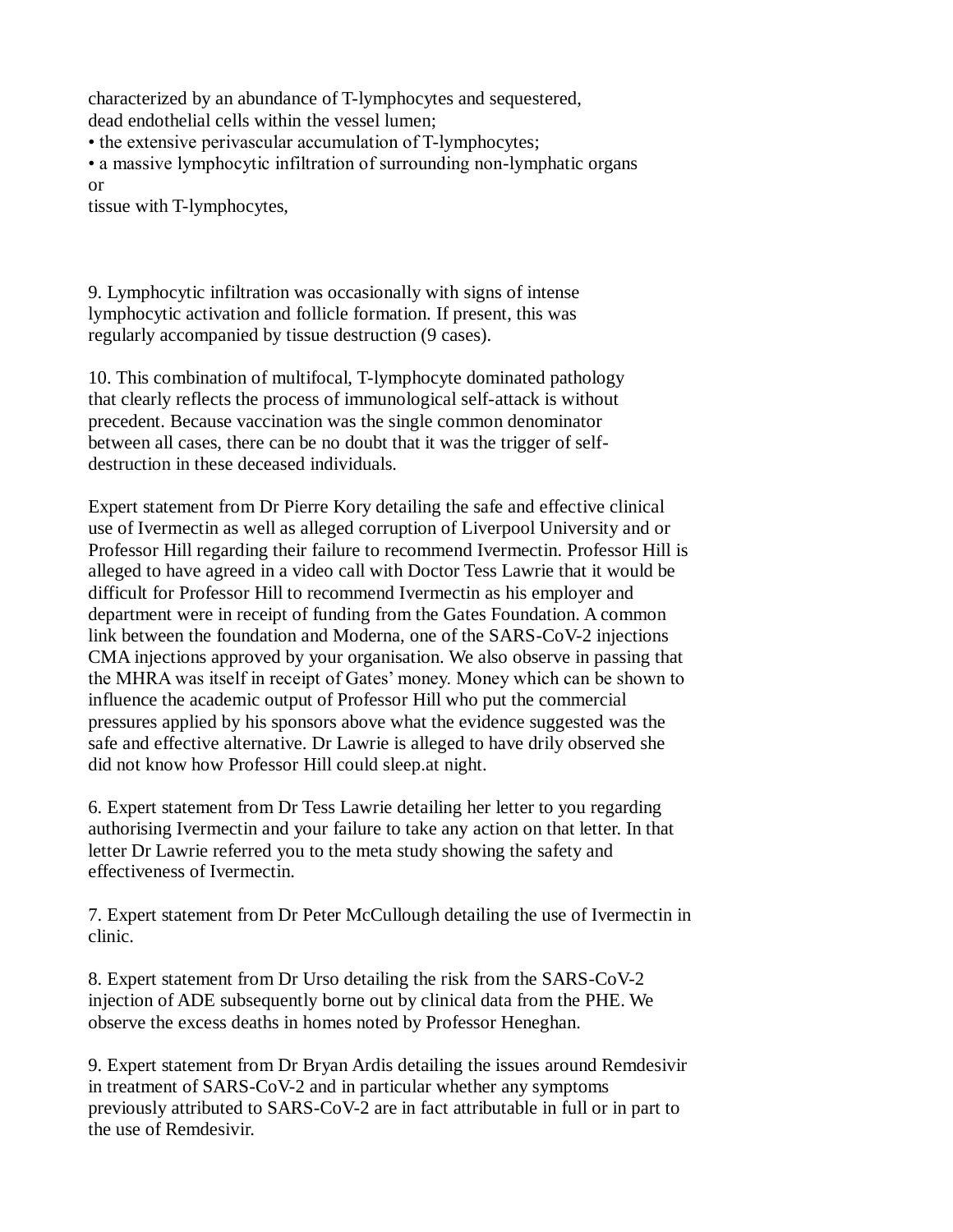10. Expert statement from Dr Clare Craig opining that the excess deaths seen in young adults is likely due to Pfizer SARS-CoV-2 injections.

11. Expert statement from Professor Dolores Cahill describing the harm, injury, adverse events and deaths reported following the SARS-CoV-2 injections in the clinical trials including those due to Immune related Adverse Events and Antibody Dependent Enhancement. Professor Cahill's opinion is that under the 'First do no Harm' and the Precautionary Principle, because of the evidence of harm, loss, adverse events, injury and death reported to men, women and children on the SARS-CoV-2 clinical trials, Professor Dolores Cahill has evoked the 'First do no Harm' and the Precautionary Principle to ask for the immediate halt to the SARS-CoV-2 injections / clinical trials.

12. Expert statement from witness identified as Marek Pawlewski MSc (data analytics expert) showing the SARS-CoV-2 injection is 91 times more deadly than the Flu injection in a year-on-year analysis based on reports of adverse events.

13. Expert statement from witness identified as Jason Morphett PhD (data analytics expert) showing that there are some Pfizer batches that account for a disproportionate number of deaths and adverse events. That in fact, 10 Lots of Pfizer/BioNTech injections account for 628 deaths. That the likelihood is that adverse events are 11 times under-reported in the UK.

14. Statement from Professor Roger Hodgkinson detailing his research into virulence of SARS-CoV-2.

15. Statement from Dr Kevin Corbett on the use of PCR both for SARS-CoV-2 and HIV.

16. Statement from Christina Massey on the failure to isolate the virus. Christine has submitted over 140 freedom of information requests to over 125 institutions and has no record of an isolated virus, including from Imperial College.

17. A statement from Doctor Julian Harris giving evidence relating to the inadequate and unsafe protocols in place at a PCR testing facility with multiple points of process where cross contamination of PCR swabs is a material risk.

18. A statement from one of the authors of peer review of the Corman Drosten review, Dr Lidiya Angelova. The conclusion of the review was that the PCR test and the academic paper it relied on was academic fraud implicating the WHO and other international politicians.

19. A statement from two nurses employed by the NHS detailing a lack of training on serious adverse event reporting as well as giving evidence on the increases in number of admitted patients with suspected vaccine induced injuries.

20. A statement from Nick Hunt former Civil Servant on FOIs to MHRA related to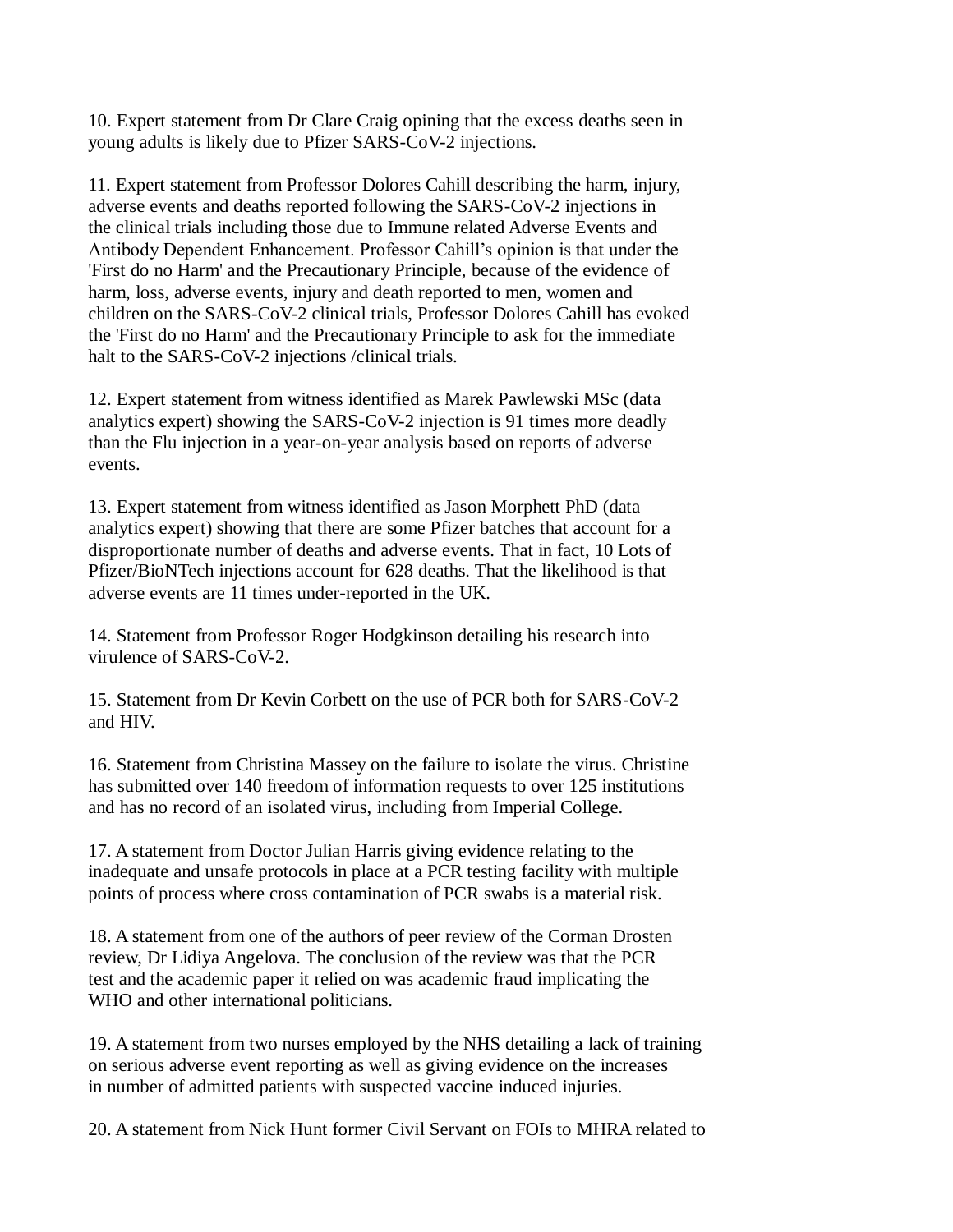his reporting to MHRA in April and August 2021 reports of alleged vaccine induced spontaneous abortion and hearing loss. The MHRA took no action.

21. A statement from a member of the public confirming that she informed the MHRA of the risk the spike protein may go beyond the injection site. The MHRA took no action.

22. A statement from a vaccine injured witness who attests to partial paralysis following a SARS-CoV2 injections, with a condition related to the spinal cord.

23. Expert Statement from Hedley Rees detailing the average timescale for vaccine development is 12 years. 9 months is inadequate tome to obtain full safety and efficacy data including manufacturing processes involved in biologics and the need for constant vigilance to ensure quality is controlled and maintained. There is no published data by the MHRA relating to QC audits, and random testing of finished products.

*https://www.researchgate.net/publication/346483715\_External\_peer\_review\_of\_the\_RTPCR\_ test\_to\_detect\_SARS-CoV2\_reveals\_10\_major\_scientific\_flaws\_at\_the\_molecular\_and\_methodological\_level\_conseque nces\_for\_false\_positive\_results 1524.*

*A statement from Philip Hyland summarising the evidence before the court including those not referred to above. All of the above statements are available by download and you should email me for a link.*

25. Evidence from members of the public is still arriving in related to your organisation's failure to respond to concerns highlighted. These statements will be taken and presented to the court.

26. Evidence is being gathered from a specialist detailing coercive propaganda techniques methodology and language deployed by the MHRA website particularly aimed at school children and pregnant women. This expert has analysed the website against the seven Hawking Foundation Materials used to coerce children to take the vaccine in schools. The same methodology has been deployed by the MHRA in their guidance to pregnant women.

27. Evidence is being gathered from a chartered safety specialist on the usual risk analysis which should be deployed by a regulator in these circumstances, in particular regarding pregnancies and miscarriages.

28. It is possible that other expert witnesses will give statements to any hearing. Robert Malone, Mike Yeadon and Richard Fleming have been approached.

29. Statements will be taken from Doctors David Halpin and Stephen Frost as well as funeral director, John O'Looney in advance of the application for an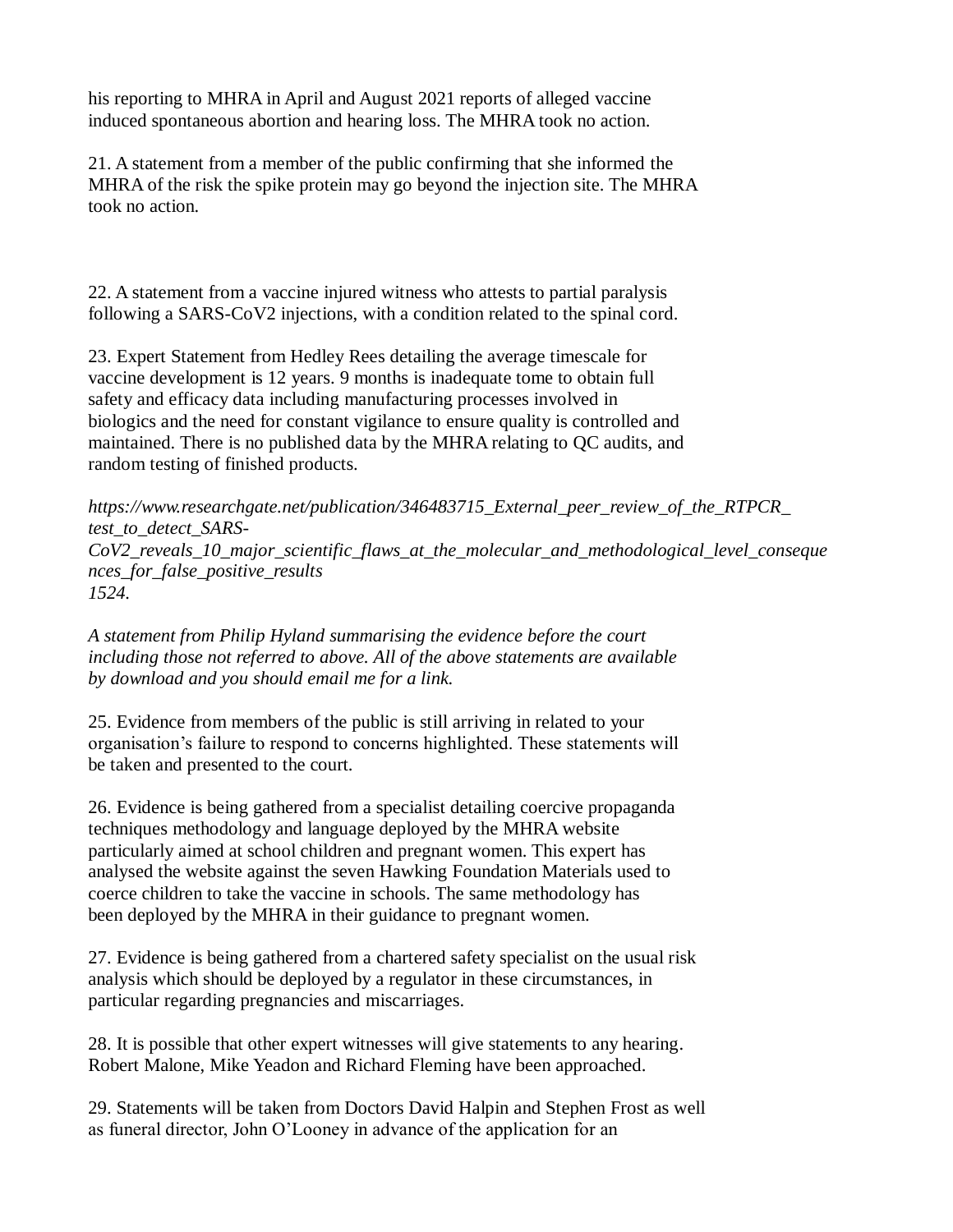injunction.

30. Ex-England Footballer Matt Le-Tissier has been approached for evidence of his knowledge of cardiac related issues in professional sports people and footballers in particular and any surrounding transparency issues relating to the professional football associations.

31. Statements have been prepared and substantially agreed, most are signed and some are pending signature. Please contact me for a link to the statements.

I look forward to hearing from you within 7 days and on or before 24 December 2021 at the latest, confirming you will be doing the following:

1. Suspending the CMA for all SARS-CoV-2 injections and immediately stop all clinical trials.

2. During the suspension requiring all CMA holders for SARS-CoV-2 injections to disclose the following:

a. The isolated virus sample to allow independent analysis and approved chain of custody.

b. All safety and efficacy raw data as well as CMC data from the start of the clinical trials to present.

c. Disclose any bio-distribution studies undertaken.

d. Disclosure of a full list of ingredients in the injections.

3. Suspending the CMA for LFT and PCR tests.

4. During the suspension authorising the use of Ivermectin and other protocols proven to be safe and effective.

5. Taking steps to bring to the attention of NICE and all NHS Trusts concerns over any treatment protocols involving the use of Remdesivir and Midazolam in treating UK patients for SARS-CoV-2.

6. Ensure that the withdrawal of the injections is announced via broadcast and print media and published on the MHRA's website on or before 24 December 2021.

17You have an opportunity to take decisive and immediate action and prevent avoidable harm under the precautionary principle and in accordance with your legal obligations.

I look forward to receiving the written undertakings by return.

This letter will be a public letter given the importance of the issues at stake.